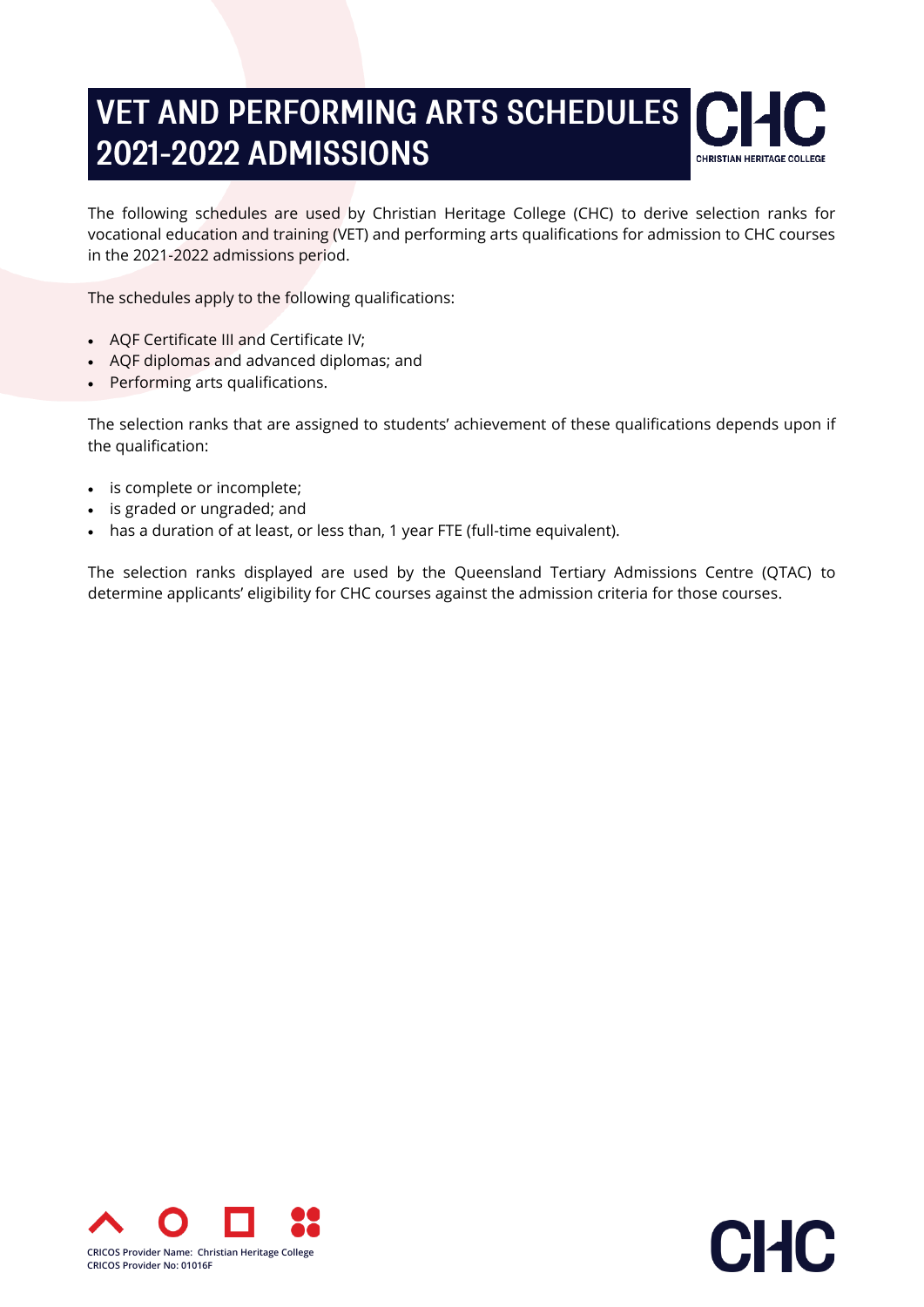# AQF CERTIFICATE III AND CERTIFICATE IV

| Grade point average<br>(7-point scale) | Completed AQF<br>Certificate III | Completed AQF<br>Certificate IV |
|----------------------------------------|----------------------------------|---------------------------------|
|                                        | Rank                             | Rank                            |
| 6.95                                   | 82.95                            | 89.95                           |
| 6.75                                   | 82.50                            | 89.50                           |
| 6.50                                   | 82.00                            | 89.00                           |
| 6.25                                   | 80.00                            | 87.00                           |
| 6.00                                   | 78.00                            | 86.50                           |
| 5.75                                   | 77.00                            | 86.00                           |
| 5.50                                   | 76.00                            | 85.00                           |
| 5.25                                   | 75.00                            | 84.00                           |
| 5.00                                   | 74.00                            | 82.00                           |
| 4.75                                   | 73.00                            | 80.00                           |
| 4.50                                   | 72.00                            | 79.00                           |
| 4.25                                   | 70.00                            | 76.00                           |
| 4.00                                   | 68.00                            | 74.00                           |
| 3.75                                   | 66.00                            | 71.00                           |
| 3.50                                   | 62.00                            | 67.00                           |
| 3.25                                   | 58.00                            | 63.00                           |
| 3.00                                   | 54.00                            | 59.00                           |
| 2.75                                   | 50.00                            | 55.00                           |
| 2.50                                   | 46.00                            | 51.00                           |
| 2.00                                   | 41.00                            | 45.00                           |

### *Completed graded AQF Certificate III and Certificate IV*

### **Australian issued qualifications**:

- If the overall GPA is failing, then the GPA is manually adjusted to 4.00 and the corresponding ungraded schedules will apply.
- Where there is an overall passing GPA, if less than one-quarter of results are graded the corresponding ungraded schedules will apply.
- Where there is an overall passing GPA, if at least one-quarter of results are graded the higher of the ranks from these schedules and the corresponding ungraded schedules will be allocated.

### **Overseas issued comparable qualifications:**

All grades are included in the GPA calculation.

- Where between one-quarter and three-quarters of the work undertaken is assessed on an ungraded basis (pass/fail, competent/not yet competent, satisfactory/not satisfactory or similar), the higher of the ranks derived from these schedules and the corresponding ungraded schedules will be allocated.
- Where more than three-quarters of the work undertaken is assessed on an ungraded basis (pass/fail, competent/not yet competent, satisfactory/not satisfactory or similar), these schedules may not be used, and the corresponding ungraded schedules will apply.
- Where less than one-quarter of the work undertaken is assessed on an ungraded basis (pass/fail or competent/not yet competent, satisfactory/not satisfactory or similar), these schedules will be used.



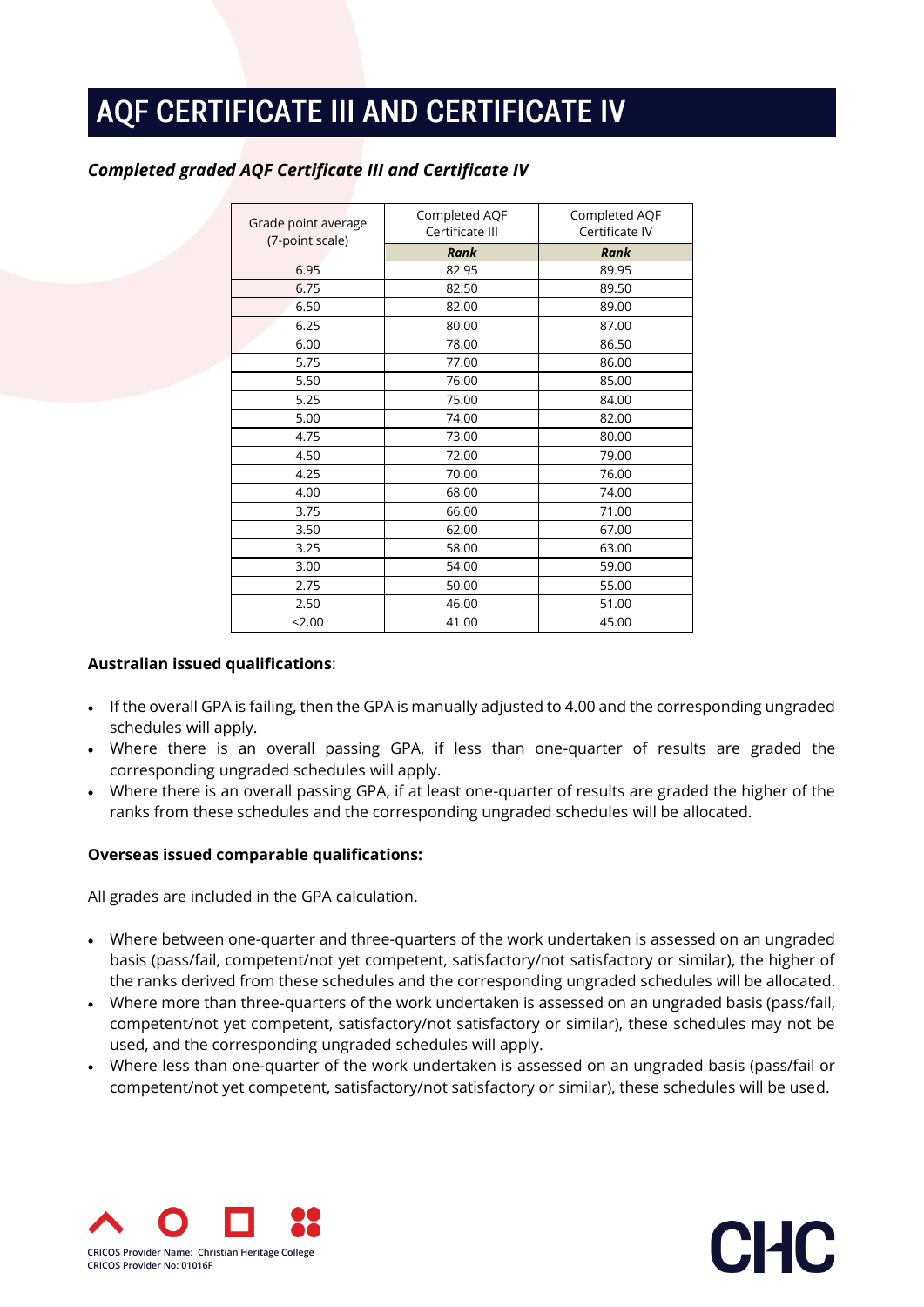# AQF CERTIFICATE III AND CERTIFICATE IV

| <b>Special Tertiary</b><br>Admissions Test <sup>1</sup> | <b>Special Tertiary</b><br>Admissions Test <sup>2</sup> | Other Approved<br><b>Admissions Test</b> |       | Completed AQF<br>Certificate IV |
|---------------------------------------------------------|---------------------------------------------------------|------------------------------------------|-------|---------------------------------|
|                                                         |                                                         | percentile rank <sup>3</sup>             | Rank  | Rank                            |
| 166                                                     | 166                                                     | 90%ile & over                            | 82.95 | 87.95                           |
| 164                                                     | 162                                                     | 85%ile or QCS grade A <sup>4</sup>       | 80.00 | 87.00                           |
| 162                                                     | 159                                                     | 80%ile                                   | 78.00 | 87.00                           |
| 160                                                     | 157                                                     | 75%ile                                   | 76.00 | 83.00                           |
| 159                                                     | 155                                                     | 70%ile or QCS grade B <sup>4</sup>       | 74.00 | 81.00                           |
| 158                                                     | 153                                                     | 65%ile                                   | 72.00 | 79.00                           |
| 157                                                     | 152                                                     | 60%ile                                   | 70.00 | 77.00                           |
| 155                                                     | 150                                                     | 55%ile                                   | 69.00 | 75.00                           |
| 154 and below or                                        | 154 and below or                                        | 50%ile and below or                      | 68.00 | 74.00                           |
| Did not sit                                             | Did not sit                                             | Did not sit                              |       |                                 |

## *Completed ungraded AQF Certificate III and Certificate IV*

'Ungraded' means grades of pass/fail, competent/not yet competent, satisfactory/not satisfactory or similar.

### **Australian issued qualifications**

- If the overall GPA is failing, then the GPA is manually adjusted to 4.00.
- Where there is an overall passing GPA, if less than one-quarter of results are graded these schedules will apply.
- Where there is an overall passing GPA, if at least one-quarter of results are graded the higher of the ranks from these schedules and the corresponding graded schedules will be allocated.

### **Overseas issued comparable qualifications**

- Where a qualification includes a mixture of 'satisfactory' and 'not satisfactory' grades or similar, where the 'not satisfactory' subject has not been successfully repeated, the corresponding graded schedules will be used.
- Where between one-quarter and three-quarters of the work undertaken is assessed on an ungraded basis, the higher of the ranks from these schedules and the corresponding graded schedules will be allocated.
- Where less than one-quarter of the work undertaken is assessed on an ungraded basis, these schedules may not be used, and the corresponding graded schedules will apply.
- Where more than three-quarters of the work undertaken is assessed on an ungraded basis, these schedules will be used.

<sup>4</sup> *Queensland Core Skills* test undertaken as a private candidate.





<sup>1</sup> Refers to any version of the *Special Tertiary Admissions Test* designed by the Australian Council for Educational Research Ltd (ACER) and administered from 1992 to March 2010.

<sup>2</sup> Refers to any version of the *Special Tertiary Admissions Test* designed by ACER and administered from April 2010 onwards.

<sup>3</sup> Refers to any version of the *Mature-age Australian Scholastic Aptitude Test* designed by ACER and conducted prior to 1992. Overall percentile ranks are used for allocation of base assessment profile components according to this schedule.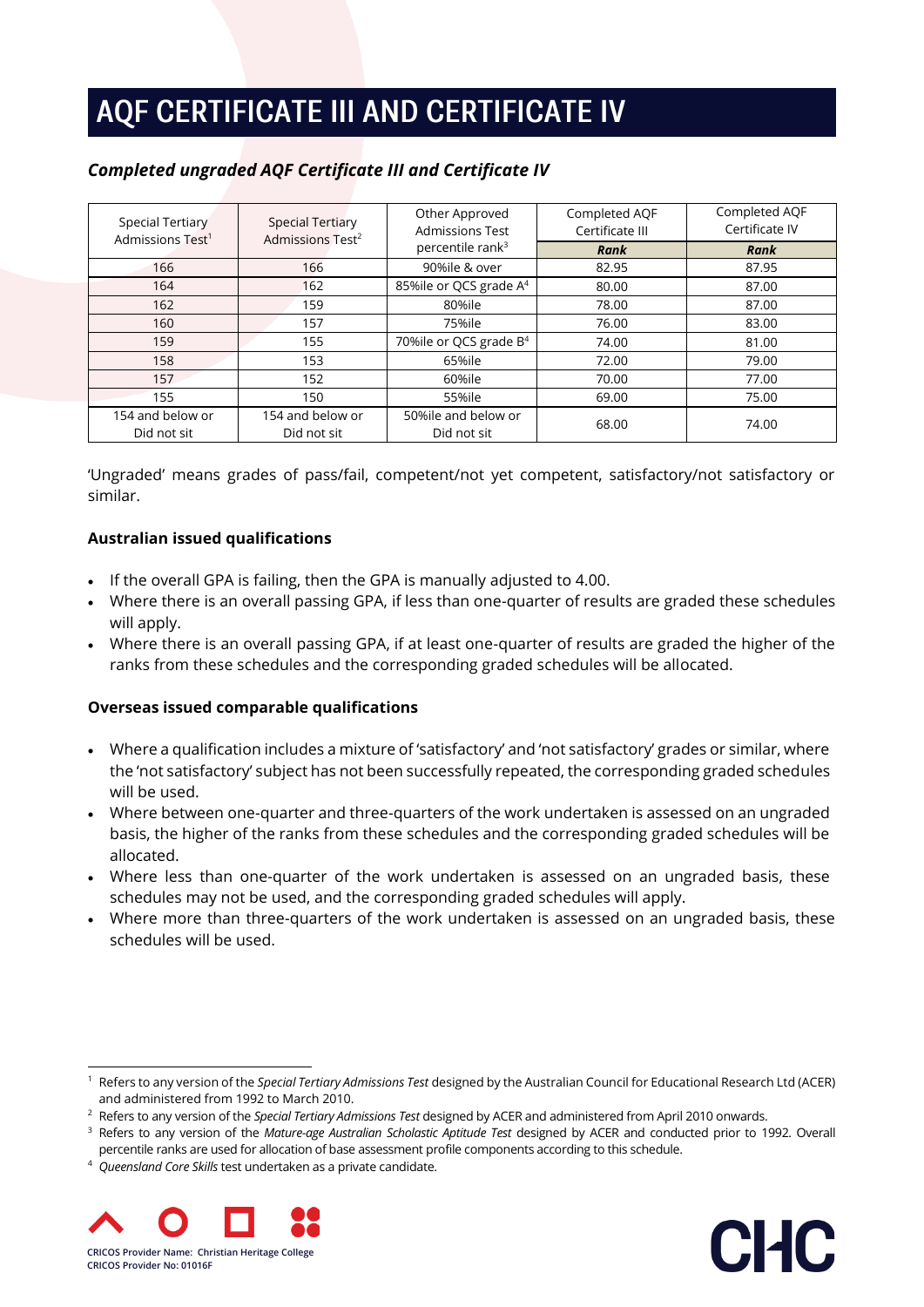| Grade point average<br>(7-point scale) | Completed AQF<br>Diploma | Completed AQF<br>Advanced Diploma |
|----------------------------------------|--------------------------|-----------------------------------|
|                                        | <b>Rank</b>              | Rank                              |
| 6.95                                   | 91.95                    | 98.95                             |
| 6.75                                   | 91.50                    | 98.50                             |
| 6.50                                   | 91.00                    | 98.00                             |
| 6.25                                   | 90.50                    | 97.00                             |
| 6.00                                   | 90.00                    | 96.00                             |
| 5.75                                   | 89.50                    | 95.50                             |
| 5.50                                   | 89.00                    | 95.00                             |
| 5.25                                   | 88.50                    | 94.00                             |
| 5.00                                   | 88.00                    | 93.50                             |
| 4.75                                   | 87.00                    | 93.00                             |
| 4.50                                   | 86.00                    | 92.50                             |
| 4.25                                   | 84.00                    | 92.00                             |
| 4.00                                   | 82.00                    | 91.00                             |
| 3.75                                   | 80.00                    | 86.00                             |
| 3.50                                   | 75.00                    | 83.00                             |
| 3.25                                   | 71.00                    | 80.00                             |
| 3.00                                   | 68.00                    | 77.00                             |
| 2.75                                   | 65.00                    | 75.00                             |
| 2.50                                   | 61.00                    | 71.00                             |
| 2.25                                   | 55.00                    | 65.00                             |
| 2.00                                   | 45.00                    | 59.00                             |
| 2.00                                   | 41.00                    | 45.00                             |

## *Completed graded AQF Diplomas and Advanced Diplomas*

### **Australian issued qualifications**:

- If the overall GPA is failing, then the GPA is manually adjusted to 4.00 and the corresponding ungraded schedules (see next page) will apply.
- Where there is an overall passing GPA, if less than one-quarter of results are graded the corresponding ungraded schedules (see next page) will apply.
- Where there is an overall passing GPA, if at least one-quarter of results are graded the higher of the ranks from these schedules and the corresponding ungraded schedules will be allocated.

### **Overseas issued comparable qualifications:**

All grades are included in the GPA calculation.

- Where between one-quarter and three-quarters of the work undertaken is assessed on an ungraded basis (pass/fail, competent/not yet competent, satisfactory/not satisfactory or similar), the higher of the ranks derived from these schedules and the corresponding ungraded schedules will be allocated.
- Where more than three-quarters of the work undertaken is assessed on an ungraded basis (pass/fail, competent/not yet competent, satisfactory/not satisfactory or similar), these schedules may not be used and the corresponding ungraded schedules will apply.
- Where less than one-quarter of the work undertaken is assessed on an ungraded basis (pass/fail or competent/not yet competent, satisfactory/not satisfactory or similar), these schedules will be used.

CHC

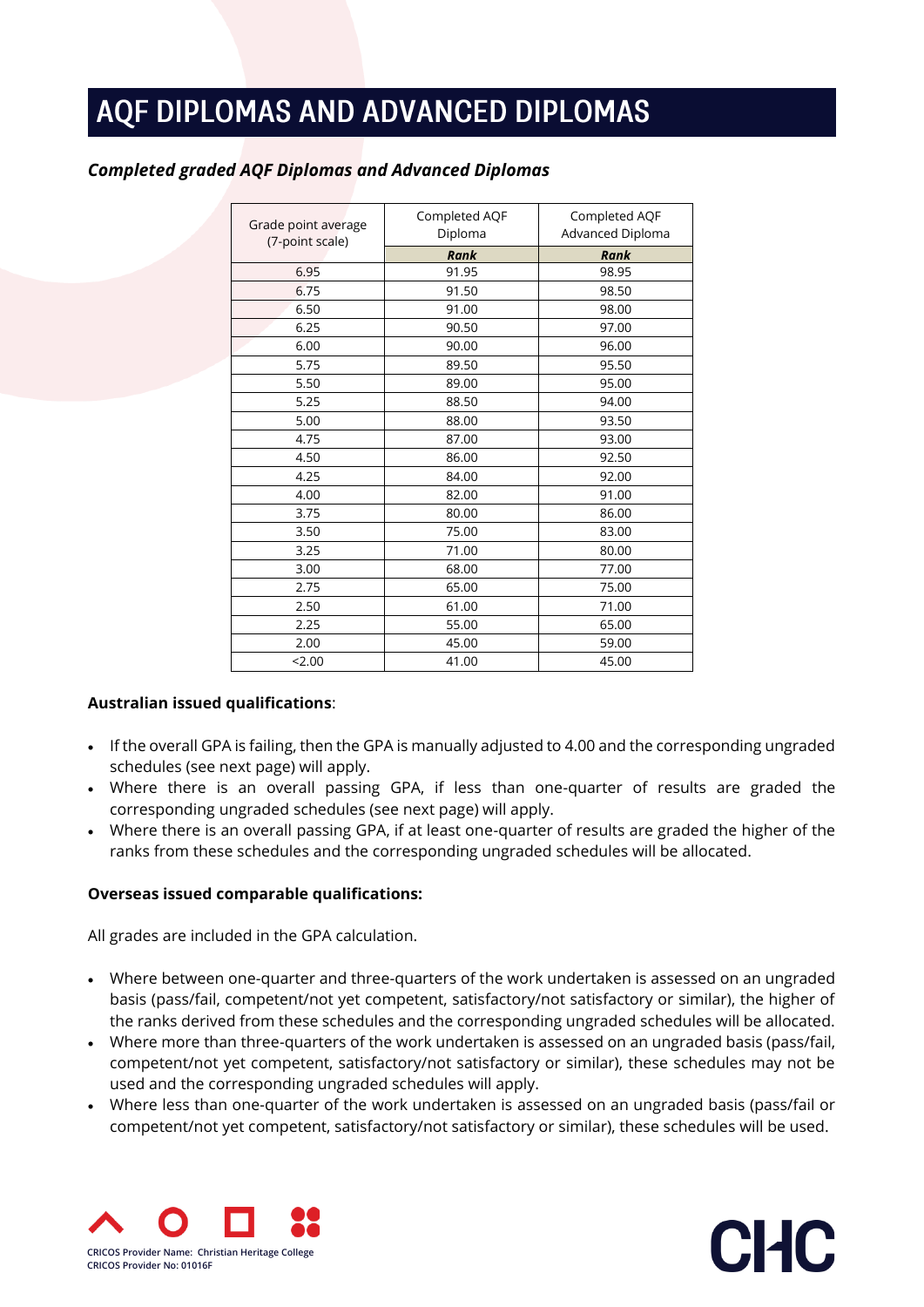| Special Tertiary<br>Admissions Test <sup>5</sup> | <b>Special Tertiary</b><br>Admissions Test <sup>6</sup> | Other Approved<br><b>Admissions Test</b> | Completed AQF<br>Diploma | Completed AQF<br>Advanced Diploma |
|--------------------------------------------------|---------------------------------------------------------|------------------------------------------|--------------------------|-----------------------------------|
|                                                  |                                                         | percentile rank <sup>7</sup>             | Rank                     | <b>Rank</b>                       |
| 170 & over                                       | 171 & over                                              | 95%ile & over                            | 91.95                    | 98.95                             |
| 166                                              | 166                                                     | 90                                       | 91.00                    | 96.00                             |
| 164                                              | 162                                                     | 85%ile or QCS grade A <sup>8</sup>       | 89.00                    | 94.00                             |
| 162                                              | 159                                                     | 80                                       | 87.00                    | 93.00                             |
| 160                                              | 157                                                     | 75                                       | 86.00                    | 92.00                             |
| 159                                              | 155                                                     | 70%ile or QCS grade B <sup>8</sup>       |                          |                                   |
| 158                                              | 153                                                     | 65                                       | 83.00                    |                                   |
| 157                                              | 152                                                     | 60                                       |                          |                                   |
| 155                                              | 150                                                     | 55                                       |                          |                                   |
| 154 and below or                                 | 154 and below or                                        | 50% and below or                         | 82.00                    | 91.00                             |
| Did not sit                                      | Did not sit                                             | Did not sit                              |                          |                                   |

### *Completed ungraded AQF Diplomas and Advanced Diplomas*

'Ungraded' means grades of pass/fail, competent/not yet competent, satisfactory/not satisfactory or similar.

### **Australian issued qualifications**

- If the overall GPA is failing, then the GPA is manually adjusted to 4.00.
- Where there is an overall passing GPA, if less than one-quarter of results are graded these schedules will apply.
- Where there is an overall passing GPA, if at least one-quarter of results are graded the higher of the ranks from these schedules and the corresponding graded schedules will be allocated.

### **Overseas issued comparable qualifications**

- Where a qualification includes a mixture of 'satisfactory' and 'not satisfactory' grades or similar, where the 'not satisfactory' subject has not been successfully repeated, the corresponding graded schedules will be used.
- Where between one-quarter and three-quarters of the work undertaken is assessed on an ungraded basis, the higher of the ranks from these schedules and the corresponding graded schedules will be allocated.
- Where less than one-quarter of the work undertaken is assessed on an ungraded basis, these schedules may not be used, and the corresponding graded schedules will apply.
- Where more than three-quarters of the work undertaken is assessed on an ungraded basis, these schedules will be used.

CHC

<sup>8</sup> *Queensland Core Skills* test undertaken as a private candidate.



<sup>5</sup> Refers to any version of the *Special Tertiary Admissions Test* designed by the Australian Council for Educational Research Ltd (ACER) and administered from 1992 to March 2010.

<sup>6</sup> Refers to any version of the *Special Tertiary Admissions Test* designed by ACER and administered from April 2010 onwards.

<sup>&</sup>lt;sup>7</sup> Refers to any version of the *Mature-age Australian Scholastic Aptitude Test* designed by ACER and conducted prior to 1992. Overall percentile ranks are used for allocation of base assessment profile components according to this schedule.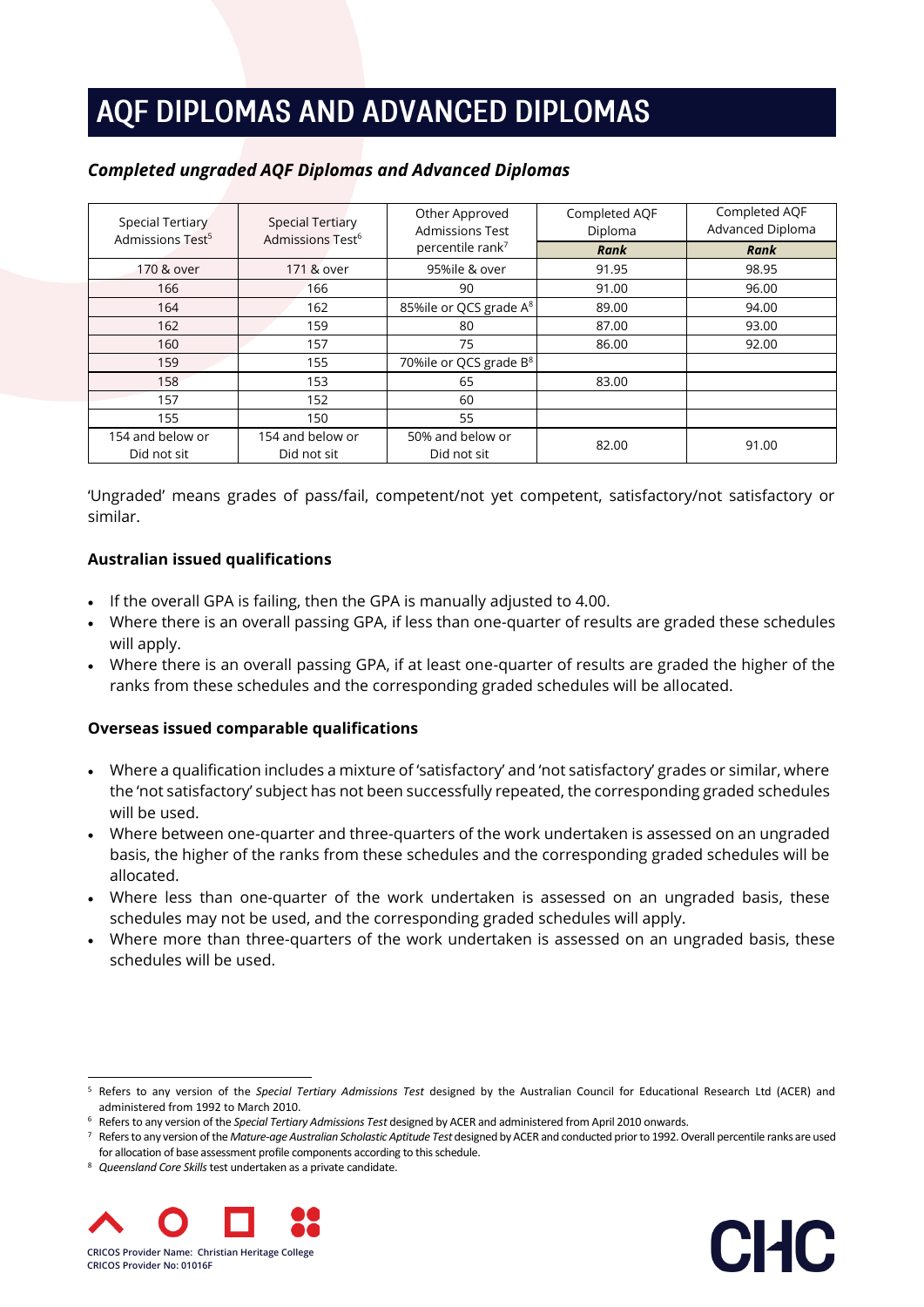### *Incomplete graded AQF Diplomas and Advanced Diplomas, at least 1 year FTE*

| Grade point average | Incomplete AQF | Incomplete AQF   |
|---------------------|----------------|------------------|
| (7-point scale)     | Diploma        | Advanced Diploma |
|                     | <b>Rank</b>    | <b>Rank</b>      |
| 6.95                | 87.95          | 98.95            |
| 6.75                | 87.50          | 98.50            |
| 6.50                | 87.00          | 98.00            |
| 6.25                | 86.50          | 97.00            |
| 6.00                | 86.00          | 96.00            |
| 5.75                | 85.50          | 95.50            |
| 5.50                | 85.00          | 95.00            |
| 5.25                | 84.50          | 94.00            |
| 5.00                | 84.00          | 93.50            |
| 4.75                | 83.00          | 93.00            |
| 4.50                | 82.00          | 92.50            |
| 4.25                | 80.00          | 92.00            |
| 4.00                | 78.00          | 91.00            |
| 3.75                | 76.00          | 86.00            |
| 3.50                | 71.00          | 83.00            |
| 3.25                | 67.00          | 80.00            |
| 3.00                | 64.00          | 77.00            |
| 2.75                | 61.00          | 75.00            |
| 2.50                | 57.00          | 71.00            |
| 2.25                | 51.00          | 65.00            |
| 2.00                | 45.00          | 59.00            |
| 2.00                | 40.00          | 49.00            |

- Where between one-quarter and three-quarters of the work undertaken is assessed on an ungraded basis (pass/fail, competent/not yet competent, satisfactory/not satisfactory or similar), the higher of the ranks derived from these schedules and the corresponding ungraded schedules will be allocated.
- Where more than three-quarters of the work undertaken is assessed on an ungraded basis (pass/ fail, competent/not yet competent, satisfactory/not satisfactory or similar), these schedules may not be used, and the corresponding ungraded schedules will apply.
- Where less than one-quarter of the work undertaken is assessed on an ungraded basis (pass/fail or competent/not yet competent, satisfactory/not satisfactory or similar), these schedules will be used.

CHC

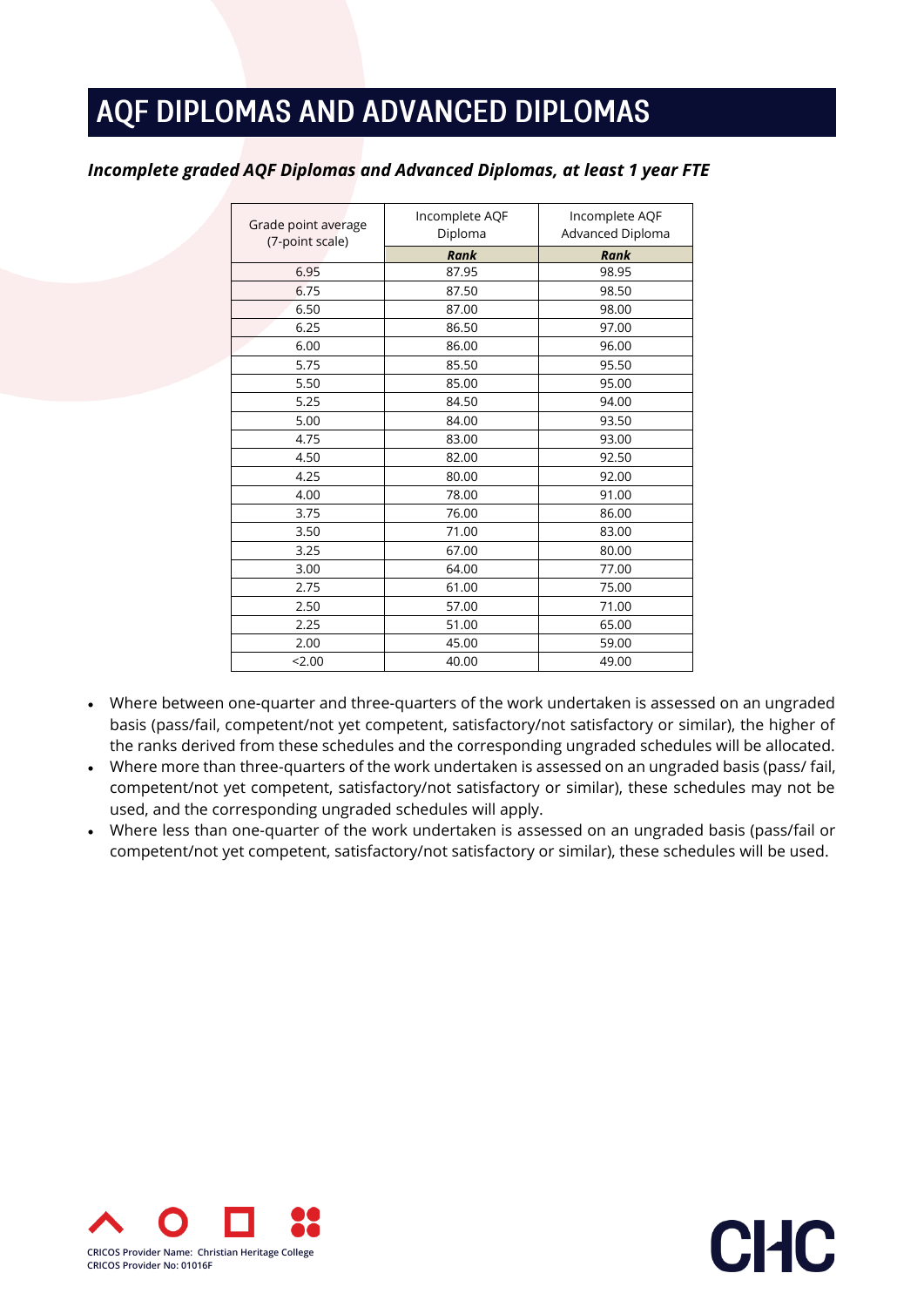### *Incomplete ungraded AQF Diplomas and Advanced Diplomas, at least 1 year FTE*

| <b>Special Tertiary</b><br>Admissions Test <sup>9</sup> | <b>Special Tertiary</b><br>Admissions Test <sup>10</sup> | Other Approved<br><b>Admissions Test</b> | Incomplete AQF<br>Diploma | Incomplete AQF<br>Advanced Diploma |
|---------------------------------------------------------|----------------------------------------------------------|------------------------------------------|---------------------------|------------------------------------|
|                                                         |                                                          | percentile rank <sup>11</sup>            | Rank                      | <b>Rank</b>                        |
| 170 & over                                              | 171 & over                                               | 95%ile & over                            | 87.95                     | 98.95                              |
| 166                                                     | 166                                                      | 90%ile                                   | 87.00                     | 96.00                              |
| 164                                                     | 162                                                      | 85%ile                                   | 85.00                     | 94.00                              |
| 162                                                     | 159                                                      | 80%ile                                   | 83.00                     | 93.00                              |
| 160                                                     | 157                                                      | 75%ile                                   | 82.00                     | 92.00                              |
| 159                                                     | 155                                                      | 70%ile                                   | 80.00                     |                                    |
| 158                                                     | 153                                                      | 65%ile                                   | 79.00                     |                                    |
| 157                                                     | 152                                                      | 60%ile                                   |                           |                                    |
| 155                                                     | 150                                                      | 55%ile                                   |                           |                                    |
| 154 and below or                                        | 154 and below or                                         | 50% and below or                         | 78.00                     | 91.00                              |
| Did not sit                                             | Did not sit                                              | Did not sit                              |                           |                                    |

'Ungraded' means grades of pass/fail, competent/not yet competent, satisfactory/not satisfactory or similar.

- Where a qualification includes a mixture of 'competent' and 'not yet competent' grades or similar, where the 'not yet competent' subject has not been successfully repeated, the corresponding graded schedules will be used.
- Where between one-quarter and three-quarters of the work undertaken is assessed on an ungraded basis, the higher of the ranks from these schedules and the corresponding graded schedules will be allocated.
- Where less than one-quarter of the work undertaken is assessed on an ungraded basis, these schedules may not be used, and the corresponding graded schedules will apply.
- Where more than three-quarters of the work undertaken is assessed on an ungraded basis, these schedules will be used.

<sup>11</sup> Refers to any version of the *Mature-age Australian Scholastic Aptitude Test* designed by ACER and conducted prior to 1992. Overall percentile ranks are used for allocation of base assessment profile components according to this schedule.





<sup>9</sup> Refers to any version of the *Special Tertiary Admissions Test* designed by the Australian Council for Educational Research Ltd (ACER) and administered from 1992 to March 2010.

<sup>10</sup> Refers to any version of the *Special Tertiary Admissions Test* designed by ACER and administered from April 2010 onwards.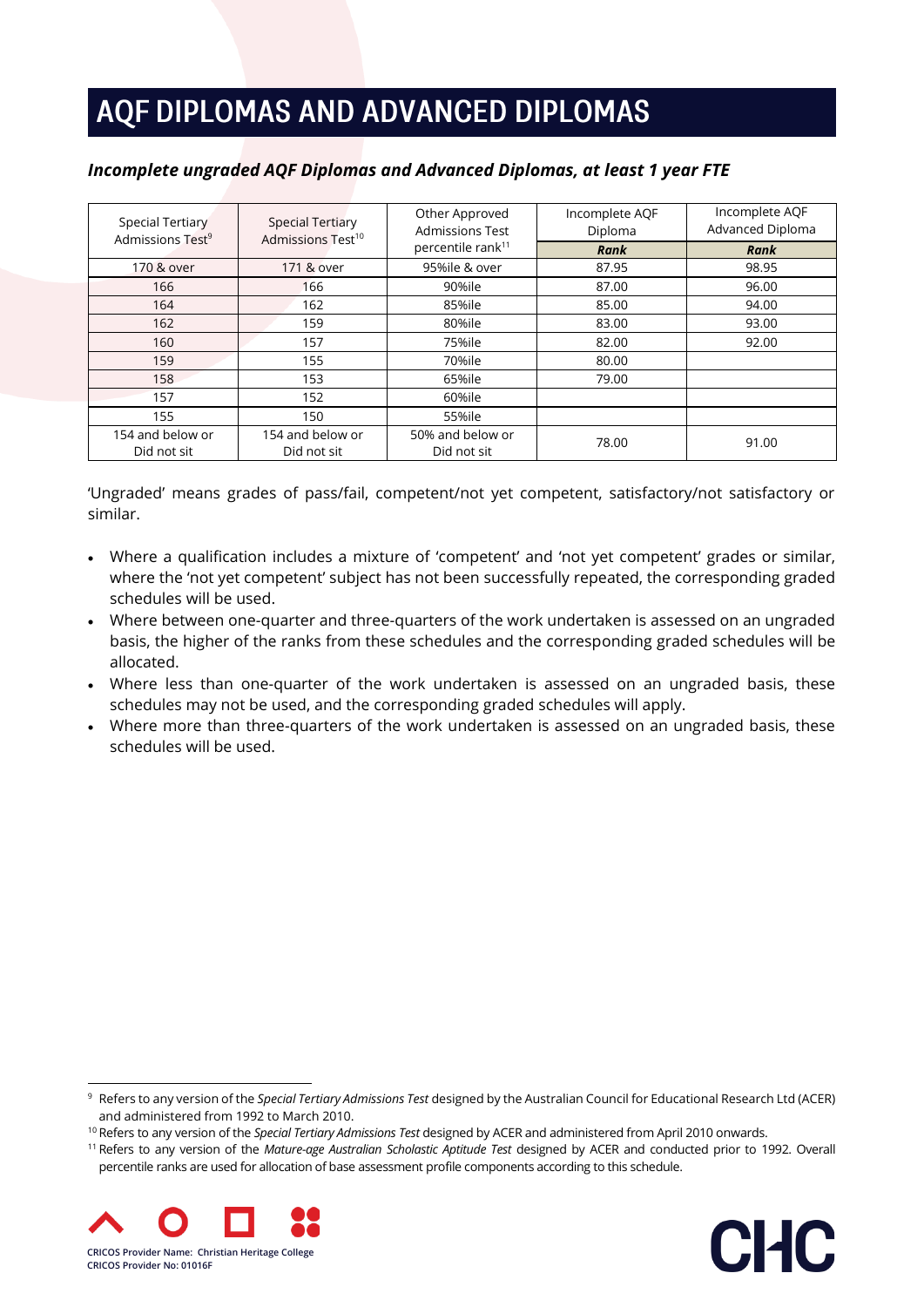### *Incomplete graded AQF Diplomas and Advanced Diplomas, less than 1 year FTE*

|                            |                           | AQF Incomplete Diploma |                           | AQF Incomplete Advanced Diploma |              |                           |
|----------------------------|---------------------------|------------------------|---------------------------|---------------------------------|--------------|---------------------------|
| Grade point                | One semester              | One semester           | 1.5 semesters             | One semester                    | One semester | 1.5 semesters             |
| average<br>(7-point scale) | FTE or more <sup>12</sup> | FTE or more            | FTE or more <sup>13</sup> | FTE or more <sup>12</sup>       | FTE or more  | FTE or more <sup>13</sup> |
|                            | Rank                      | Rank                   | Rank                      | Rank                            | Rank         | Rank                      |
| 6.95                       | 75.95                     | 77.95                  | 82.95                     | 84.95                           | 87.95        | 93.95                     |
| 6.75                       | 75.50                     | 77.50                  | 82.50                     | 84.50                           | 87.50        | 93.50                     |
| 6.50                       | 75.00                     | 77.00                  | 82.00                     | 84.00                           | 87.00        | 93.00                     |
| 6.25                       | 74.00                     | 76.00                  | 81.00                     | 83.00                           | 85.00        | 92.00                     |
| 6.00                       | 73.00                     | 75.00                  | 80.00                     | 82.00                           | 84.00        | 91.00                     |
| 5.75                       | 72.00                     | 74.00                  | 79.00                     | 81.00                           | 83.00        | 90.00                     |
| 5.50                       | 71.00                     | 73.00                  | 78.00                     | 80.00                           | 82.00        | 89.00                     |
| 5.25                       | 70.00                     | 72.00                  | 77.00                     | 79.00                           | 81.00        | 88.50                     |
| 5.00                       | 69.00                     | 71.00                  | 76.00                     | 78.00                           | 80.00        | 88.00                     |
| 4.75                       | 68.00                     | 70.00                  | 75.00                     | 77.00                           | 79.00        | 87.00                     |
| 4.50                       | 67.00                     | 69.00                  | 74.00                     | 76.00                           | 78.00        | 86.00                     |
| 4.25                       | 64.00                     | 67.00                  | 72.00                     | 75.00                           | 77.00        | 85.00                     |
| 4.00                       | 62.00                     | 65.00                  | 70.00                     | 73.00                           | 76.00        | 83.00                     |
| 3.75                       | 60.00                     | 63.00                  | 67.00                     | 70.00                           | 73.00        | 77.00                     |
| 3.50                       | 55.00                     | 59.00                  | 63.00                     | 68.00                           | 71.00        | 75.00                     |
| 3.25                       | 49.00                     | 55.00                  | 60.00                     | 64.00                           | 70.00        | 73.00                     |
| 3.00                       |                           | 46.00                  | 54.00                     | 55.00                           | 68.00        | 72.00                     |
| 2.75                       |                           |                        | 49.00                     | 48.00                           | 60.00        | 70.00                     |
| 2.50                       |                           |                        |                           | 47.50                           | 57.50        | 65.00                     |
| 2.25                       |                           |                        |                           | 47.00                           | 55.00        | 63.00                     |
| 2.00                       |                           |                        |                           | 46.00                           | 50.00        | 56.00                     |
| 2.00                       | 40.00                     | 40.00                  | 40.00                     | 45.00                           | 45.00        | 45.00                     |

• Where more than three-quarters of the work undertaken is assessed on an ungraded basis (pass/fail, competent/not yet competent, satisfactory/not satisfactory or similar) these schedules may not be used, and the corresponding ungraded schedules will apply.

• Where less than one-quarter of the work undertaken is assessed on an ungraded basis (pass/fail, competent/not yet competent, satisfactory/not satisfactory or similar), these schedules will be used.

 $12$  At least half of the normal full-time load for one semester or the equivalent undertaken over more than one semester. <sup>13</sup> At least three-quarters of the normal full-time load for one year or the equivalent undertaken on a part-time basis.



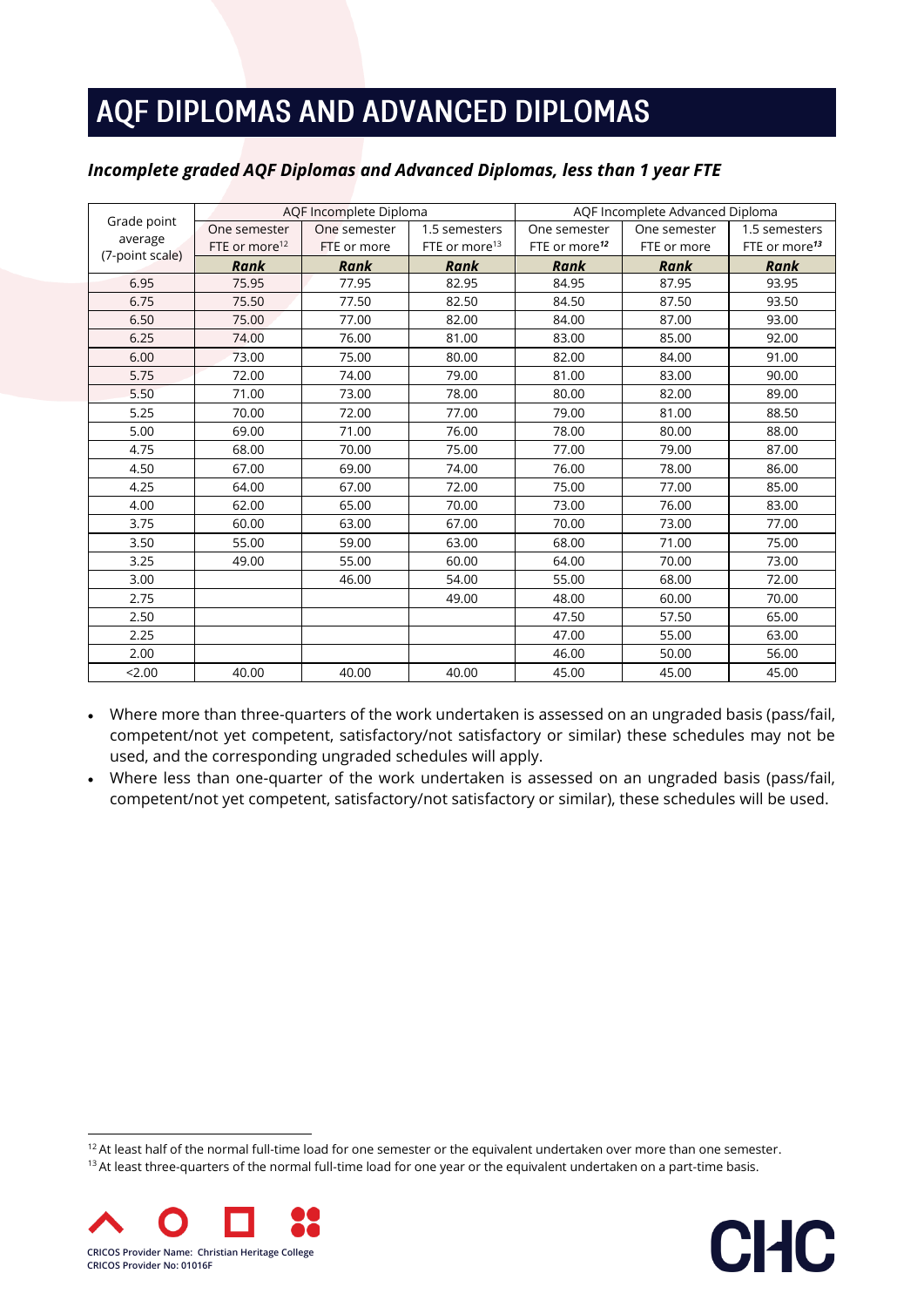### *Incomplete ungraded AQF Diplomas and Advanced Diplomas, less than 1 year FTE*

|                                   |                                          | Other                          |             | AQF Incomplete Diploma                                                                         |       | AQF Incomplete Advanced Diploma |             |             |
|-----------------------------------|------------------------------------------|--------------------------------|-------------|------------------------------------------------------------------------------------------------|-------|---------------------------------|-------------|-------------|
| Special<br>Tertiary<br>Admissions | Special<br>Tertiary<br>Admissions        | Approved<br>Admissions<br>Test | PTE or more | One semesterOne semester 1.5 semesters One semester One semester 1.5 semesters <br>FTE or more |       | FTE or more LPTE or more L      | FTE or more | FTE or more |
| Test <sup>14</sup>                | Test <sup>15</sup>                       | percentile<br>ran $k^{16}$     | Rank        | Rank                                                                                           | Rank  | Rank                            | <b>Rank</b> | Rank        |
| 170 & over                        | 171 & over                               | 95%ile & over                  | 75.95       | 77.95                                                                                          | 79.95 | 84.95                           | 87.95       | 93.95       |
| 166                               | 166                                      | 90%ile                         | 75.00       | 77.00                                                                                          | 79.00 | 84.00                           | 87.00       | 90.00       |
| 164                               | 162                                      | 85%ile                         | 73.00       | 75.00                                                                                          | 77.00 | 82.00                           | 85.00       | 87.00       |
| 162                               | 159                                      | 80%ile                         | 71.00       | 73.00                                                                                          | 75.00 | 80.00                           | 83.00       | 85.00       |
| 160                               | 157                                      | 75%ile                         | 69.00       | 71.00                                                                                          | 74.00 | 78.00                           | 81.00       |             |
| 159                               | 155                                      | 70%ile                         | 67.00       | 69.00                                                                                          | 72.00 | 76.00                           | 79.00       |             |
| 158                               | 153                                      | 65%ile                         | 65.00       | 68.00                                                                                          | 71.00 | 73.00                           |             |             |
| 157                               | 152                                      | 60%ile                         | 64.00       | 67.00                                                                                          |       |                                 |             |             |
| 155                               | 150                                      | 55%ile                         | 63.00       | 66.00                                                                                          |       |                                 |             |             |
| 154 and                           | $154$ and<br>below or Did   below or Did | 50% and<br>below or Did        | 62.00       | 65.00                                                                                          | 70.00 | 73.00                           | 76.00       | 83.00       |

'Ungraded' means grades of pass/fail, competent/not yet competent, satisfactory/not satisfactory or similar.

- Where a qualification includes a mixture of 'competent' and 'not yet competent' grades or similar, where the 'not yet competent' subject has not been successfully repeated, the corresponding graded schedules must be used.
- Where between one-quarter and three-quarters of the work undertaken is assessed on an ungraded basis, the higher of the ranks from these schedules and the corresponding graded schedules will be allocated.

<sup>16</sup> Refers to any version of the *Mature-age Australian Scholastic Aptitude Test* designed by ACER and conducted prior to 1992. Overall percentile ranks are used for allocation of base assessment profile components according to this schedule.





<sup>14</sup> Refers to any version of the *Special Tertiary Admissions Test* designed by the Australian Council for Educational Research Ltd (ACER) and administered from 1992 to March 2010.

<sup>15</sup> Refers to any version of the *Special Tertiary Admissions Test* designed by ACER and administered from April 2010 onwards.